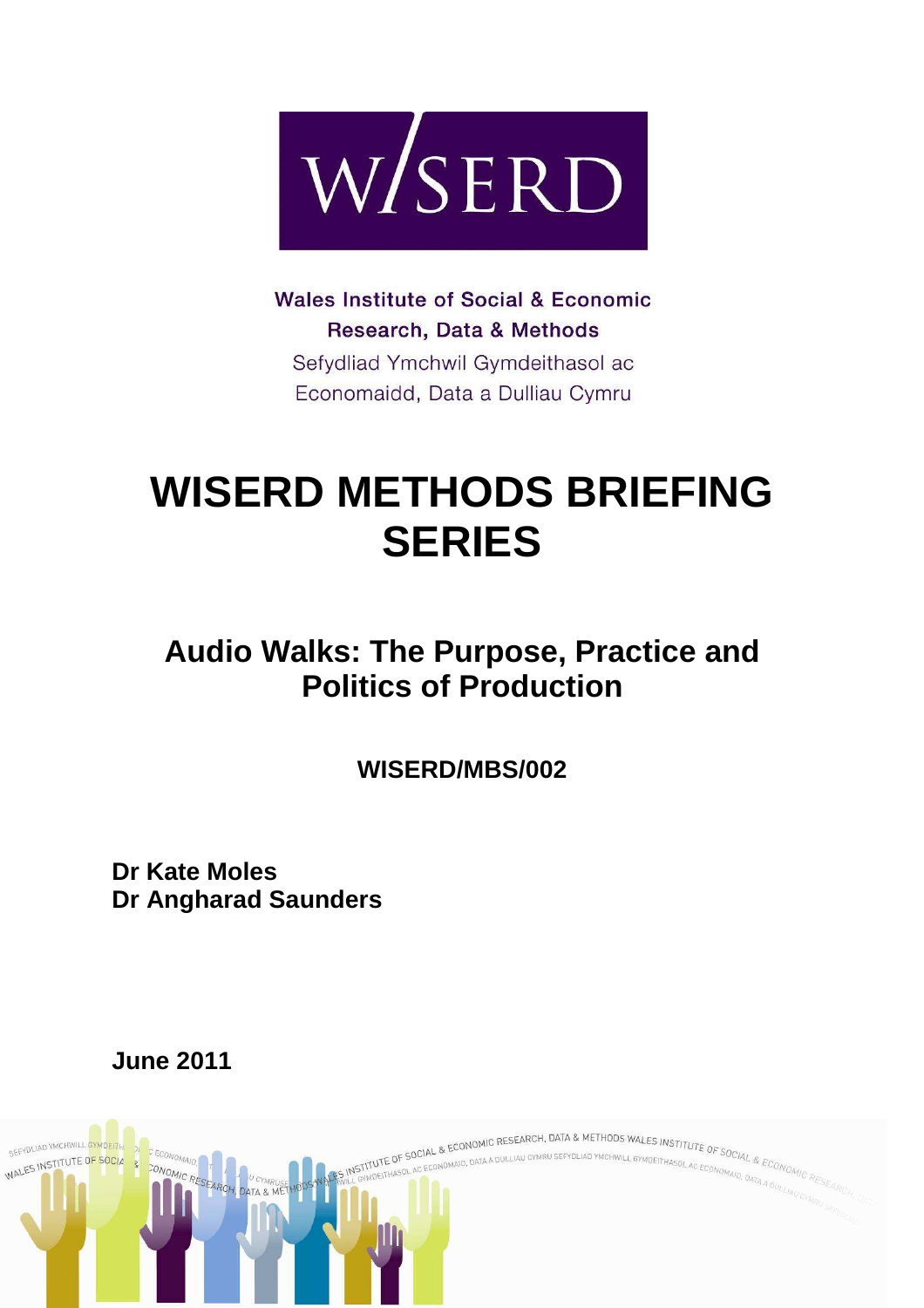# **Authors**

Dr Kate Moles, Cardiff University Dr Angharad Saunders, University of Glamorgan

## **Contact:**

WISERD Cardiff University 46 Park Place **Cardiff** CF10 3BB

Tel: 02920875155

Email: MolesK@cardiff.ac.uk

# **WISERD Hub Contact:**

Cardiff University 46 Park Place **Cardiff** CF10 3BB

Tel: 02920879338

Email: wiserd@cardiff.ac.uk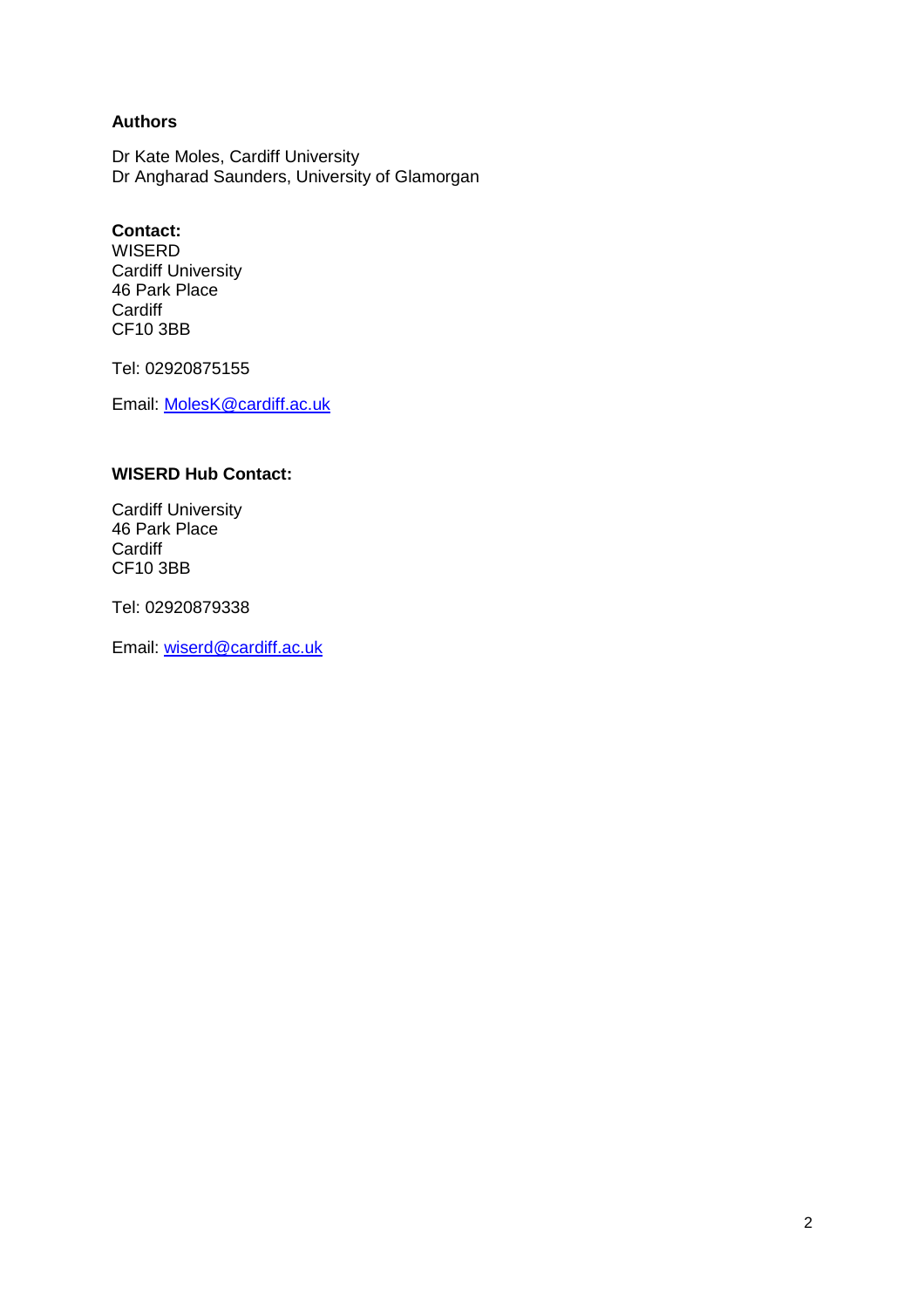### **Abstract**

Audio walks have increasingly been adopted by the tourist and leisure sector as a way of introducing people to material and audio landscapes. By providing people with tracks that correspond to places set out on a map, people are taken on a journey around and through different worlds, listening to accounts, histories, stories and tales about the places they are walking through, allowing the encounter of the 'surprise of space' (Massey, 2005); those hidden, concealed, unobserved or forgotten aspects of the landscape. While there has been an explosion in recent years of walking and mobile methods (Anderson, 2004; Wylie, 2005; Moles, 2008), audio walks have yet to enter the methods toolbox in any great capacity. We argue in this short paper that audio walks can offer an interesting method for exploring the deep connections that exist between people and places and outline the practical ways in which they can be used in research, how they are used and why they might be used, informed by two different engagements with them as method and practice in work we have done.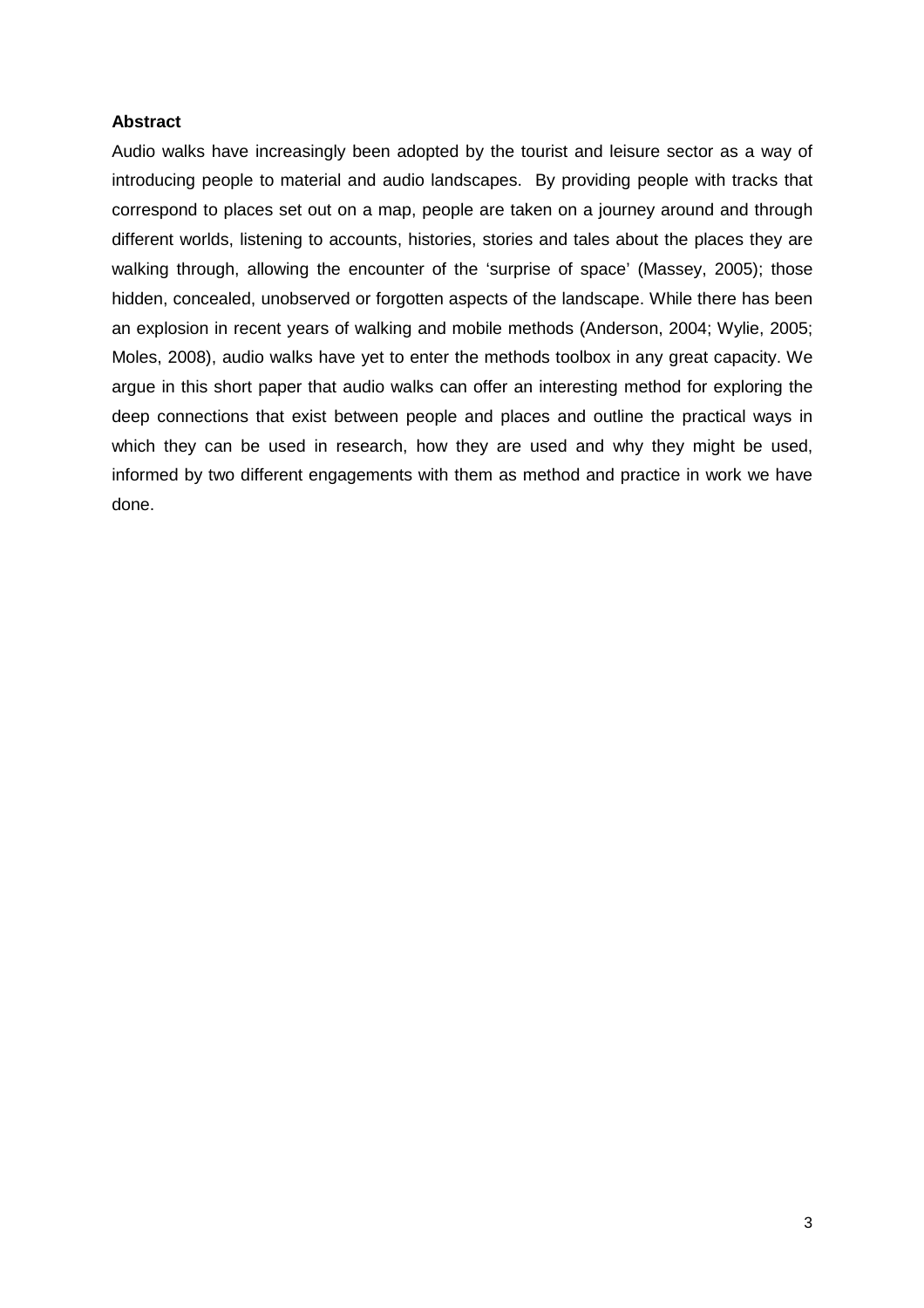#### **What is an audio walk?**

Audio walks are closely related to the audio guide, which is often encountered at tourist sites in the form of headphones and audio devices. Audio guides take visitors on a personal tour of a site, wherein visitors listen to audio tracks that tell them interesting stories, facts and information about particular locations, objects or times. The audio guide is intended to offer alternative engagements with place by promoting more multisensory encounters with it. These encounters ask the participants to not only 'see' place, but to listen to its stories and sounds. In this way, the audio guide seeks to create a lived place, to which we can respond in more imaginative and emotional ways.

The audio walk develops these ideas, by inviting participants to follow a guided walk through place (Butler, 2007). Walks can be circular or linear and of varying length, but they are all composed of various 'stops', where participants listen to audio tracks that tell them something about their location. These audio tracks can be stories, memories, histories and facts, and they can be narrated by a guide or told through multiple voices. The aim, though, is to capture and articulate place in different ways, in ways that give voice to local knowledges and which reveal the deep and complex connections people have with place.

### **The Purpose of Audio Walks**

 Audio walks are, perhaps, most popular as tools for promoting and consuming place (www.ipodcitywalks.com). They are seen as enabling visitors to go 'off the beaten track' and explore the quirkier and more unusual aspects of a place, doing so at their own pace (http://www.footnotesaudiowalks.co.uk/). Yet, it is not only tourism that drives the creation of audio walks, they are also being developed as creative and artistic interventions in, and responses to, the landscape (Savage, 2009; Pinder, 2001), and as ways of creating multisensory and culturally rich experiences (Butler, 2006). What all these producers share, however, is a belief that audio walks can offer a somewhat different experience of place, an experience that is deeper, more unique and more affective.

Audio walks, then, have a certain power, a power that lies in their ability to reveal the rich alterity of place. They provide not only an opportunity to share alternative social knowledges and heighten spatial literacy, but they allow us to encounter the surprise of space (Massey, 2005); those hidden, concealed, unobserved or forgotten aspects of the urban landscape. Audio walking is an act of exploration; it enables us to access the secret, often marginalised, yet everyday textures of the city (Pinder, 2005, De Certeau, 1988). It is this that makes the audio walk so appealing, for it encourages us to see and engage with the world anew.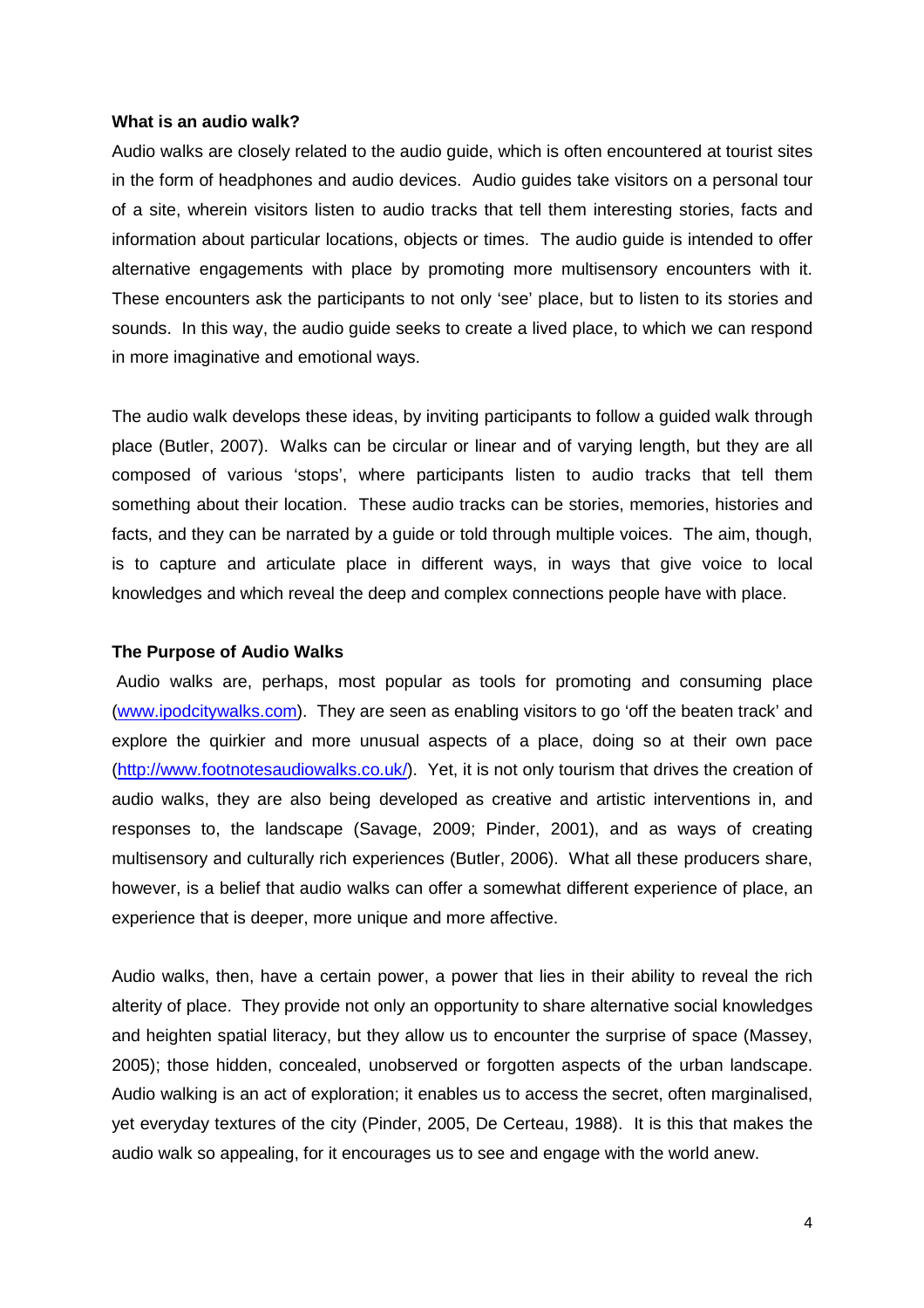#### **The Practice of Audio Walking**

While audio walks have grown in popularity there exist few examples of community involvement in the production, or ownership, of audio walks. Instead, it is an approach that has been the preserve of artists (Savage, 2009; Pinder, 2001), academics (Butler, 2007), private companies (www.ipodcitywalks.com) and television programmes such as 'Coast' and 'Greatest Cities of the World'. A particular characteristic of many of these walks is their narration and production by those who are outsiders to the area, and this raises questions over the authenticity of a place's representation: who is speaking for these areas, how are they speaking for the area, how are they presenting it and to whom? There is also a sharp social geography to many of these audio walks, for they tend to centre on iconic and extraordinary urban landscapes: city centres, historic quarters, and aesthetically pleasing areas. The more everyday, less manicured spaces and the mundane and ordinary movements through them attract far less attention.

This short paper is informed by the authors' experiences in two projects, both of which had audio walks as the outcome, though the practise of their construction was quite diverse. In the first one, undertaken with BBC Wales and for the Welsh National Eisteddfod, the walks were to be consumed by visitors to the event, they were BBC badged (along with our affiliations) and had at their core the aim of drawing (positive) attention to aspects of Ebbw Vale that would not be captured through other media. The way these walks were constructed highlighted many of the stresses that working in partnership with a body such as the BBC brought; interview technique, editing allowances and the construction of the walks' narratives all diverged from the social science tradition we were embedded in. However the necessity to produce a 'product' that was polished enough for this particular audience and the ownership of the editing software and time to edit the walks (both resided with the BBC) meant that the power of production lay with the broadcasting corporation.

In the second project, we understood further what we wanted from the walks and we were eager to shift the power of editing and representation to the participants as much as we could – our aim with these walks was to afford the participants the chance to tell us about their places, with whatever theme interested them, and constructed in whatever way they wanted. Even within this open paradigm, the potential for these walks was constrained in certain ways: they could only be a certain length because the capacity of the participants to produce walks longer than about half an hour given the resources was questionable, as well as issues with uploading audio files that are very large to websites and servers. So, when we framed the project to our young people, we stressed that it was their agenda, their vision, but that we could supply some guidance as to the practice of the production of audio walks.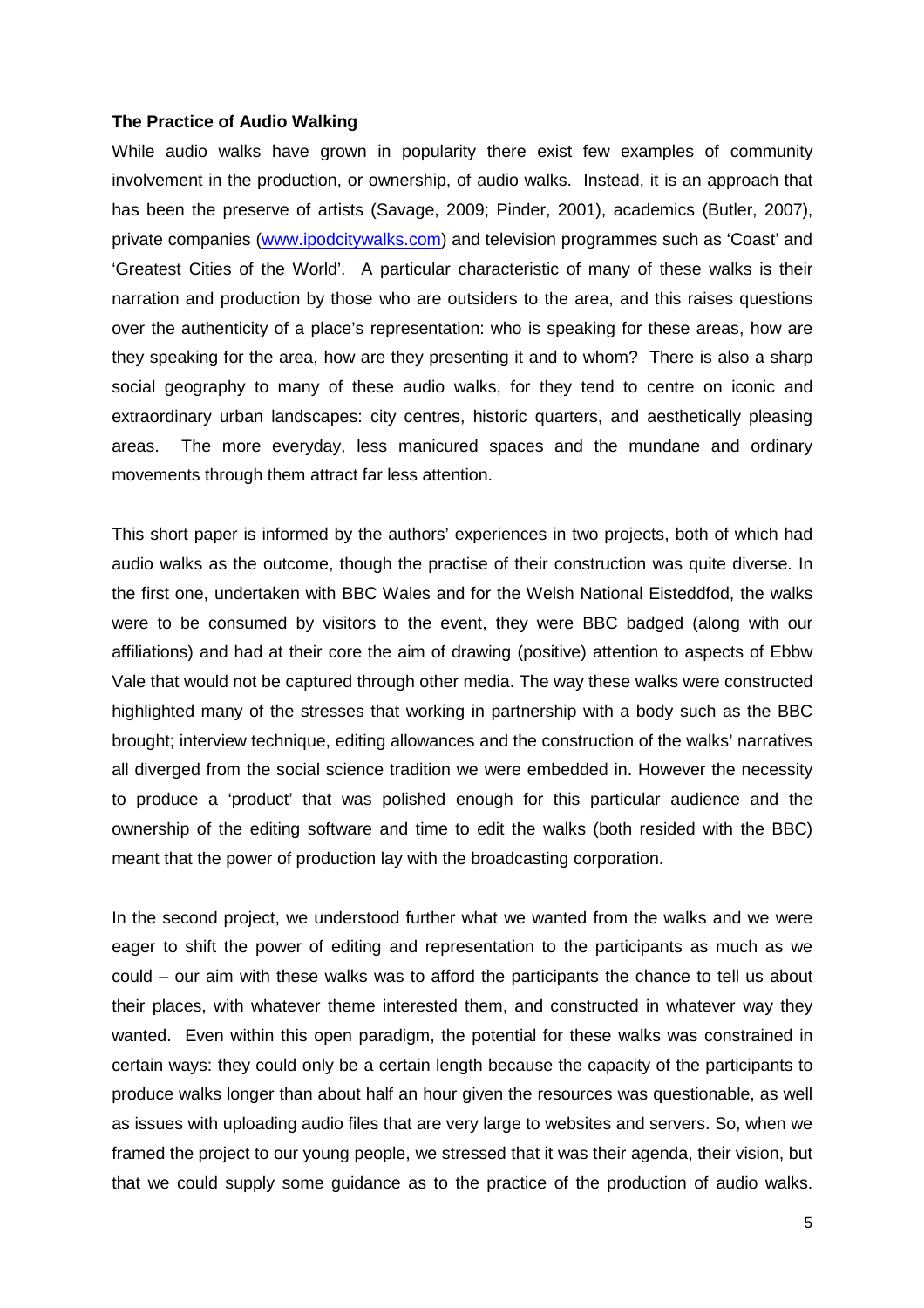However, as advisors we influenced; the young participants didn't have the experience or the time to fully engage with the process, and as such we found ourselves making suggestions, telling them what we thought would work best, highlighting problems with particular courses of action while facilitating others. In essence, we came to shape the output. Given that it was us who had conceptualised the project, though in consultation with youth teams in the area but not with the young people who were participating, it was perhaps always going to be the case that our imagined outcomes would tally with those that did occur. In addition, restrictions such as time, on both our part and that of our participants, and money, meant that the project's shape was going to conform to a particular output. It was our programme of work and the young people were enrolled to help us complete it. The extent to which they could bring their programmes into this project was debatable, and indeed it is this question that makes us consider in the next section, the politics of participatory methods using our audio walks as a vehicle for discussing it.

#### **The Politics of Audio Walks: empowerment and participation**

Audio walks can potentially be a tool for community empowerment as they can function as a way of articulating local or counter knowledges, of developing a sense of ownership over place, of exploring one's position in time and space and as a repository of, and for, the community. By taking audio walks into the community there is a real opportunity to open up the alternative spaces of a place: the spaces that are off the tourist trail, but through which people's daily lives are constituted and given meaning. Taking audio walking into the community, however, is not unproblematic. Here issues of representation and participation arise.

Involving communities in the research process as equal and active partners is a key component of participatory approaches (Sanderson and Kindon, 2004; Pain and Kindon, 2007), yet this is not always as empowering and participatory as it appears, and indeed, as discussed below, by attempting a project that professed to value these things, the very ideas underpinning them came under intense scrutiny for us (cf. Gallacher and Gallagher, 2008). The term participation is straightaway somewhat loaded, for it suggests some kind of power relationship between a convenor and a participant. Can all people be participants or does someone need to take control? In working with the young people in the creation of audio walks it was our intention that the walks would be in and of the community. We had a vision that we would 'abdicate authority' in order to hear the authentic stories and voices of the area. While we didn't occupy a naïve position that presupposed engagement, empowerment and understanding, we did want to hand as much of the power and planning in the project over to the young participants. As we came to discover, the existence of a project and a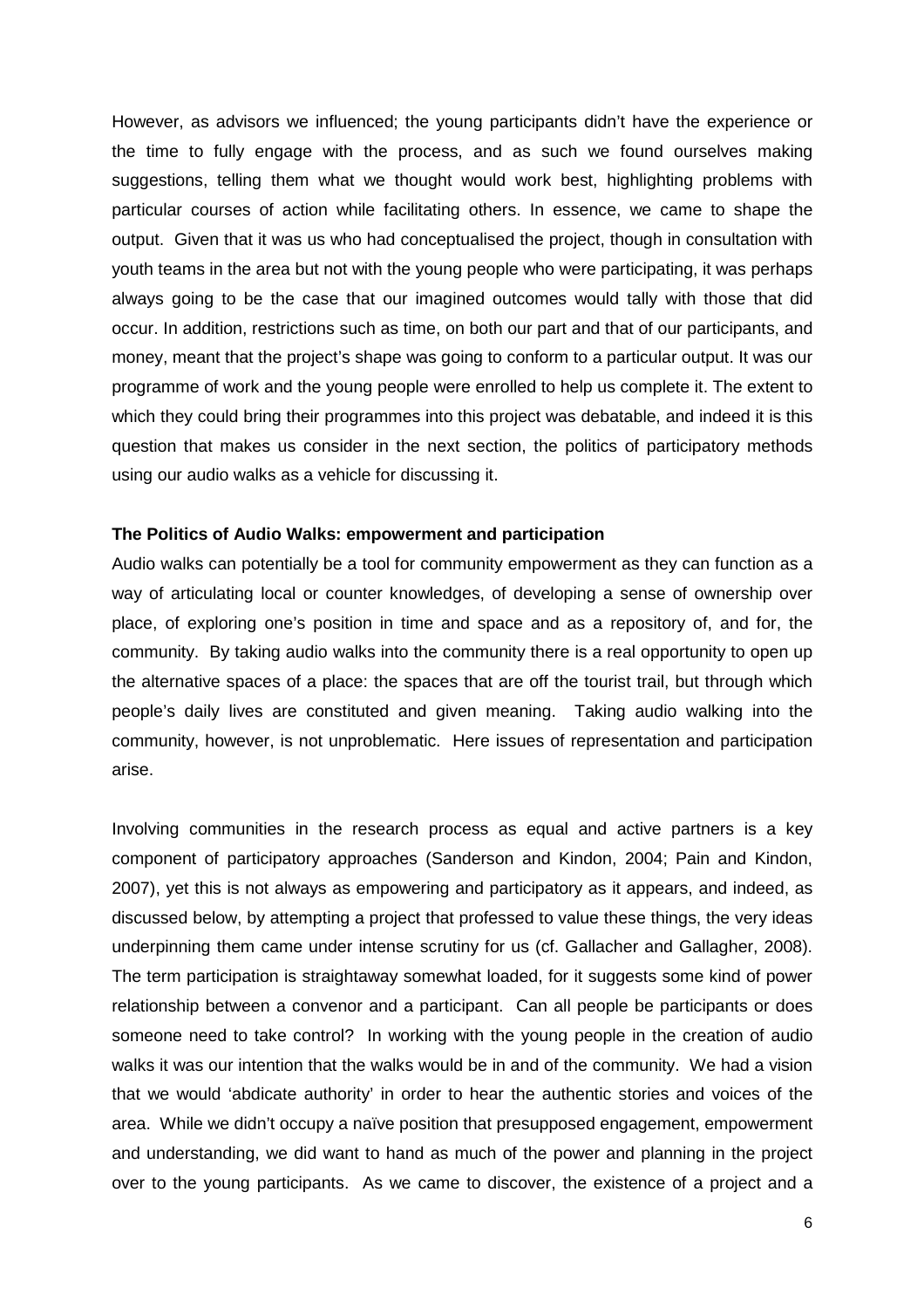public does not translate into participation. Our young people, for instance, required some kind of justification for their programme of work; the programme of the 'public' and the programme of the project needed to be brought into line, or at least parallel foci needed to be agreed upon. Without this, the participants were not inspired to take part and the project researchers were battling to 'keep' participants. Participation, then, requires ongoing nurturing; it requires encouragement, persuasion and maintenance by those who are the author of the project, and as Jupp (2007) observes, this tends to be the academic.

Participation also requires some form of empowerment. Participatory approaches have come in for sustained critique over their claims to empower participants (Kothari, 2001; Mohan, 2001), and while empowerment is now seen as something situated rather than generic (Kebsy, 2005) it continues to be understood as a project output. Yet, as we discovered, the will to participate seemingly depends upon empowerment. Working on the audio walk project in Ebbw Vale we found that those who were most willing to get involved with the project were those who already had some kind of visible and recognised role within the community. Whether they were local business owners, respected historians or community workers, most of those we spoke to had a strong local voice. Even where we spoke to those who did not, perhaps, fit this mould our conversations often resulted from the suggestions and invitations of local stakeholders. Our work with the young people was similarly situated, for we were working with a group of people who were already engaged, through a youth centre, with a community of young people.

To frame the projects in a language of empowerment, then, seems a little misguided and even somewhat conceited, for how are we seeking to empower our participants? Is it that we recognise certain forms of power as more valuable, more useful or more powerful than others? As Kothari (2001) and Mohan (2001) both argue, it tends to be western forms of power that are seen as central to empowerment, but there is also, in many participatory projects a certain educational and socio-economic inflection to notions of empowerment. Academics and professionals often see themselves, and their skills, knowledges and understandings, as empowered and seek to replicate and embed these norms and values among their participants (Kesby, 2005; Jupp, 2007).

This is, perhaps, most visible in our desire to give voice to those communities we regard as marginalised. Working both in Ebbw Vale and with our young people our projects were located in areas of socio-economic deprivation (WIMD, 2008) and part of the rationale for the audio walks was that they would give voice to these areas, for the local knowledges that exist within these places often go unrecognised and unheard. Yet, what and who constitutes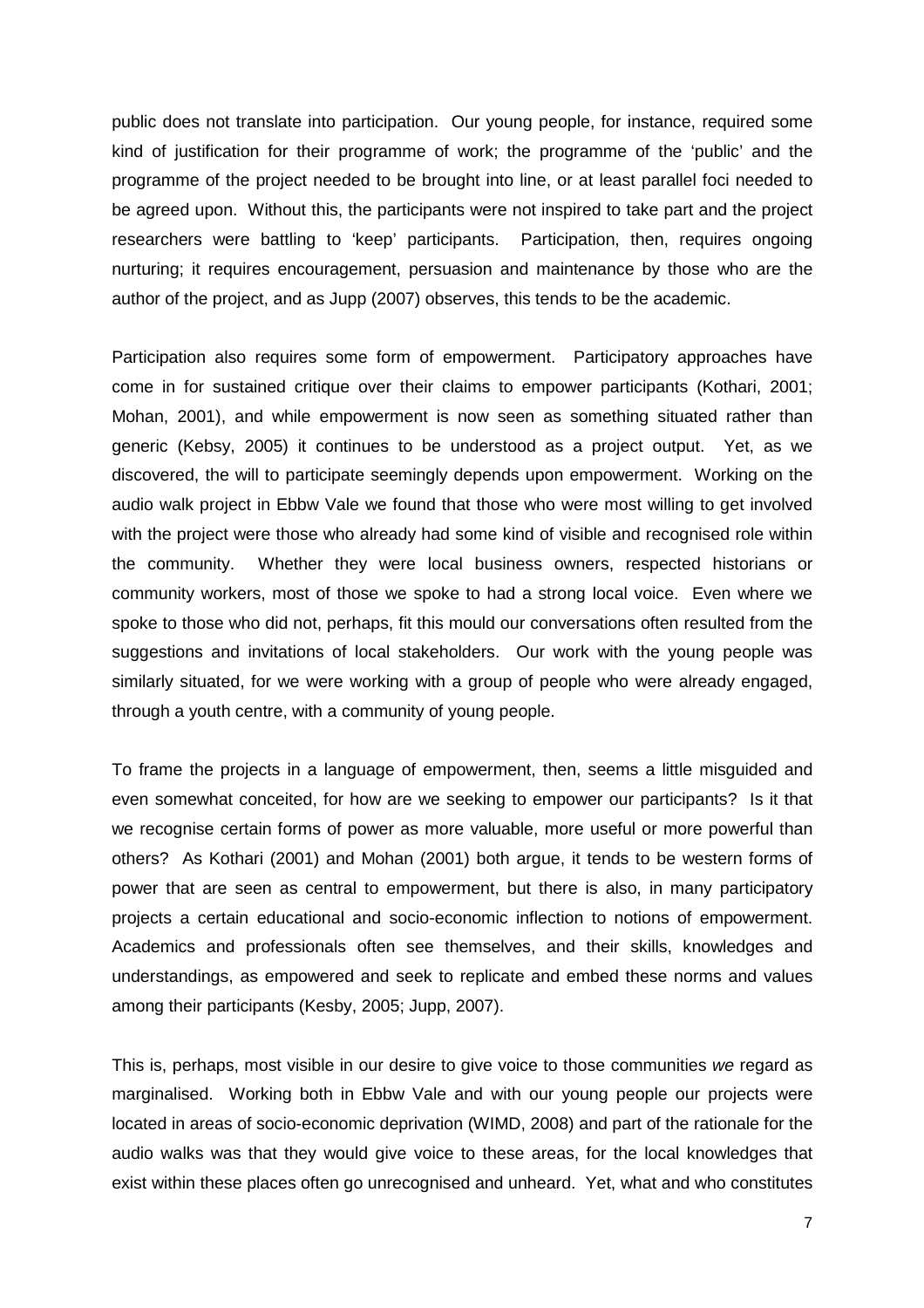this knowledge? Knowledge is not an innate 'thing', it is created and defined as such, and within participatory projects it is often the academic who determines what it is, and what it is not (Pain and Francis, 2003; Jupp, 2007). In our work with young people we chose our study area and in the BBC project we identified our participants, and both practises made us complicit in the shaping of the knowledge produced.

Often the shaping of knowledge is not explicit or intentional; rather, it is driven by the need for certain skills, the requirements of the end-product or the processes of the project. Take the audio walk; it is not a simple creation. It requires research into the history, culture and society of place, it requires the identification of a route, the tying of stories to this route, the creation of an accompanying map and the interviewing or recording of local stories and histories. The structure of the audio walk process, therefore, determines to a certain extent the kind of knowledges it is capable of conveying. Knowledges that cannot be articulated, or which cannot be compartmentalised into this structure may not be afforded the status of knowledge or maybe transformed beyond all recognition (Jupp, 2007).

#### **The Production of Audio Walks: representation and authenticity**

The above brings us to questions of representation, for who and what are the audio walk reflecting? Participatory approaches are often endorsed as ways of researching people's relations with and accounts of space, place and environment (McIntyre, 2003; Kindor, 2003; Often, 2003). One of the defining features of this set of approaches is its desire to include those who would previously be construed as research subjects as research participants. In so doing, participatory approaches are designed to be context-specific: they forefront local conditions and local knowledges in the production of situated, rich and layered social understandings. The intention is to create more inclusive, democratic and authentic understandings of place that are authored by those inside, rather than outside, place.

Although a laudable aim, participatory approaches are also problematic for whose voices come to speak for place? Participatory approaches often result in very 'thick' descriptions of place, where, in 'representing the voices of a neighbourhood, one also represents the neighbourhood itself (Mattingly, 2001: 452). Those who engage with a project become the voice of place; it is they who come to define it, determine it and speak for it, with the result that a few can come to represent or mis-represent place for the many. In identifying our public in Ebbw Vale, for instance, we tended to be directed towards those who were recognised stakeholders within the local community. Heritage Officers, local historians and business representatives were all individuals who were keen to press Ebbw Vale's public image. It was more difficult to access, identify or persuade less articulate, visible or reticent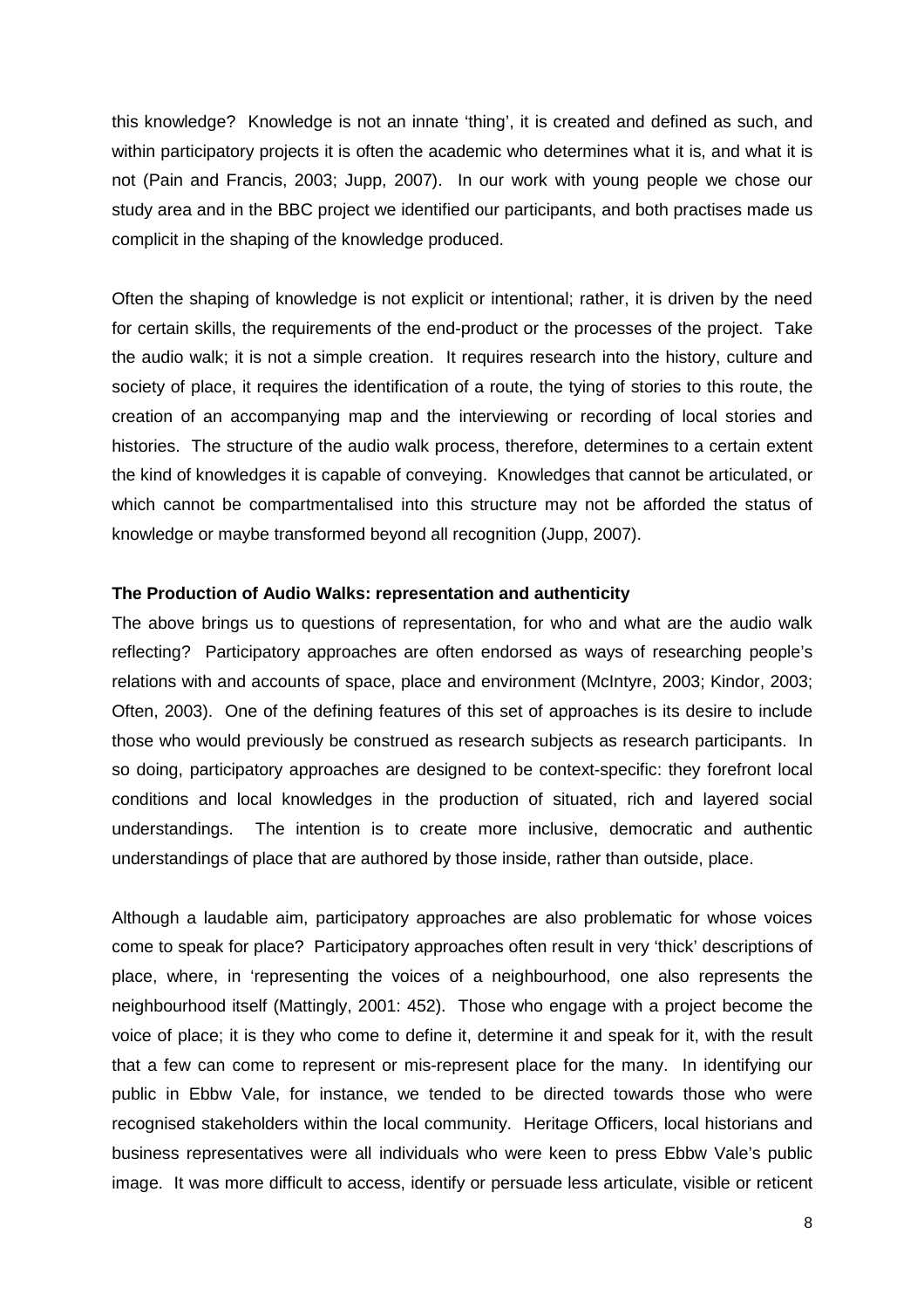members of the community to get involved. As a result, 'thick' descriptions of place can obscure diversity, subsume differences and mask subtleties.

While the knowledge created may not be representative it is recognised as being locally, rather than externally, authored, and this serves to recalibrate the relationship between academics and communities, creating a more equitable and inclusive knowledge economy. Academia places great stress on local knowledge, for it demonstrates its attunement and responsiveness to society. Yet, what is local knowledge? Many of the conversations we had in both Ebbw Vale and with our young people were quite routine. There was a sense in which our presence and status as academics was shaping the ideas and responses of our participants – were they telling us what they thought we wanted to hear, or were they speaking from the heart? For instance, in talking with an ex-steelworker in Ebbw Vale he was very conscious of presenting his old employment in very professional and 'objective' terms. It was only as we were leaving and had put away all our recording equipment that we began to hear more colourful and personal stories of his old job.

As an outsider, then, it is very easy to shape the nature of what is produced and what passes as local knowledge. At times it can feel frustrating because it may appear that we are not being 'given' what we think local knowledge is, but as Sanderson and Kindon warn, 'participatory processes produce knowledge specific to their process and participants rather than "uncover" "local knowledges"' (2004: 125; their emphasis). This suggests that knowledge is never waiting to be discovered, but is rather the result of the coming together of specific times, spaces and people. Consequently, to conflate participatory approaches with local knowledge is a little misguided. Instead, it is more helpful to think about the practise of knowledge creation, for this draws attention to the politics of participation.

#### **The Purpose of Audio Walks**

In light of this it is useful to address the purpose of audio walks, for what drives their knowledge creation? Audio walks tend to be designed to be consumed. As such there is a certain expectation to present, sell and image the area in a particular ways (Ingamells, 2006). Thus, while we may stress 'local knowledge' we must recognise that this knowledge will often be driven by the end product, which in the case of Ebbw Vale was a series of audio walks that would be showcased to the nation at the National Eisteddfod. We were working in partnership with different groups and their affiliation to particular understandings or imaginings of the town had to be co-opted into the final product. Yet, in creating a product that would be presented under the BBC banner and which was designed to be consumed, there was the possibility that our end product might contravene or misconstrue the views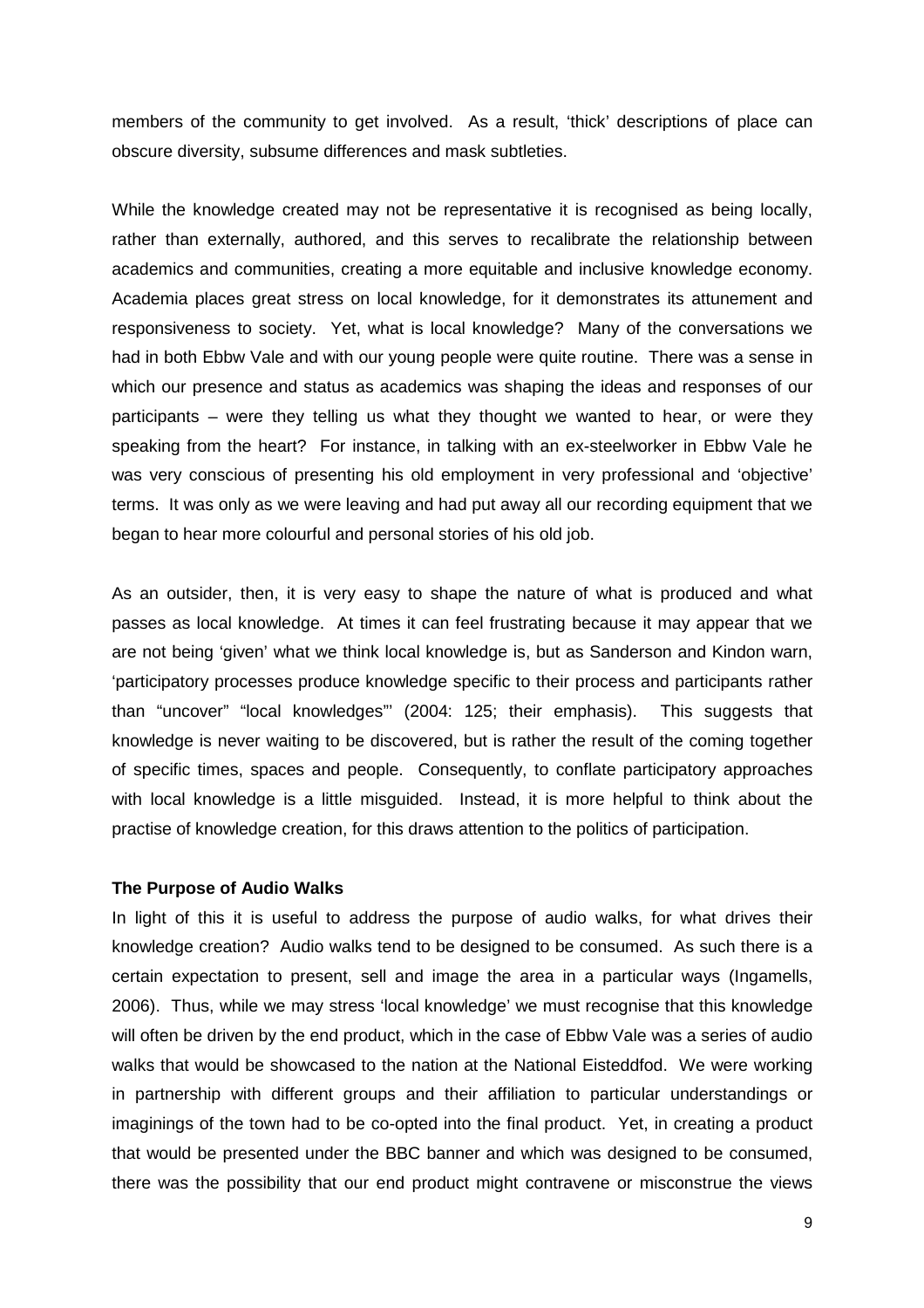expressed by the participants. Thus, the ways in which the audio walk is positioned, understood, consumed and represented must be clarified before undertaking the work.

In this briefing paper we have raised some of the issues and challenges that have arisen in the practise of two, quite different, audio walk projects. These audio walks projects pivot upon public engagement and participation, yet these are two-way but rarely symmetrical encounters. As such, the politics of their practise demands our attention. In addressing issues of who participates, how and why and with what outcomes we have highlighted the persistent difficulties of framing such projects in a language of empowerment. Taking all these issues into account, issues that all methods must grapple with we believe, we are still convinced by the potentials of audio walks as a method, but we call for methodological considerations to accompany their choice of methods. The way this method is framed and what it purports to achieve must be critically examined and the outputs must be understood as knowledges produced in a particular way.

### **References:**

Anderson, J. 2004, Talking whilst walking: a geographical archeology of walking. Area, 36 (3), 254-261.

Audio City Tours, 2010, Audio City Tours. Available from: L http://www.audiocitytours.com/ (last accessed,  $11<sup>th</sup>$  May 2011).

Butler, T. 2007, Memoryscape: how audio walks can deepen our sense of place by integrating art, oral history and cultural geography, Geography Compass

Butler, T. 2006, A walk of art: the potential of the sound walk as practice in cultural geography. Social and Cultural Geography, 7 (6), 889-908.

de Certeau, M. 1984, The practice of everyday life. London: University of California Press

Footnotes, 2010, Footnotes Audio Walks. Available from: http://www.footnotesaudiowalks.co.uk/index.php (last accessed 11th May 2011).

Gallacher, L.A. & Gallagher, M. 2008, Methodological immaturity in childhood research?: Thinking through 'participatory methods'. Childhood, 15 (4), pp.499-516.

Ingamells, A. 2006, Community development and community renewal: tracing the workings of power. Community Development Journal, 42 (2), pp.237-250.

Jupp, E. 2007, Participation, local knowledge and empowerment: researching public space with young people. Environment and Planning A, 39 (12), pp.2832-2844.

Kesby, M. 2005, Retheorizing empowerment-through-participation as a performance in space: beyond tyranny to transformation. Signs, 30 (4), pp.2037-2065.